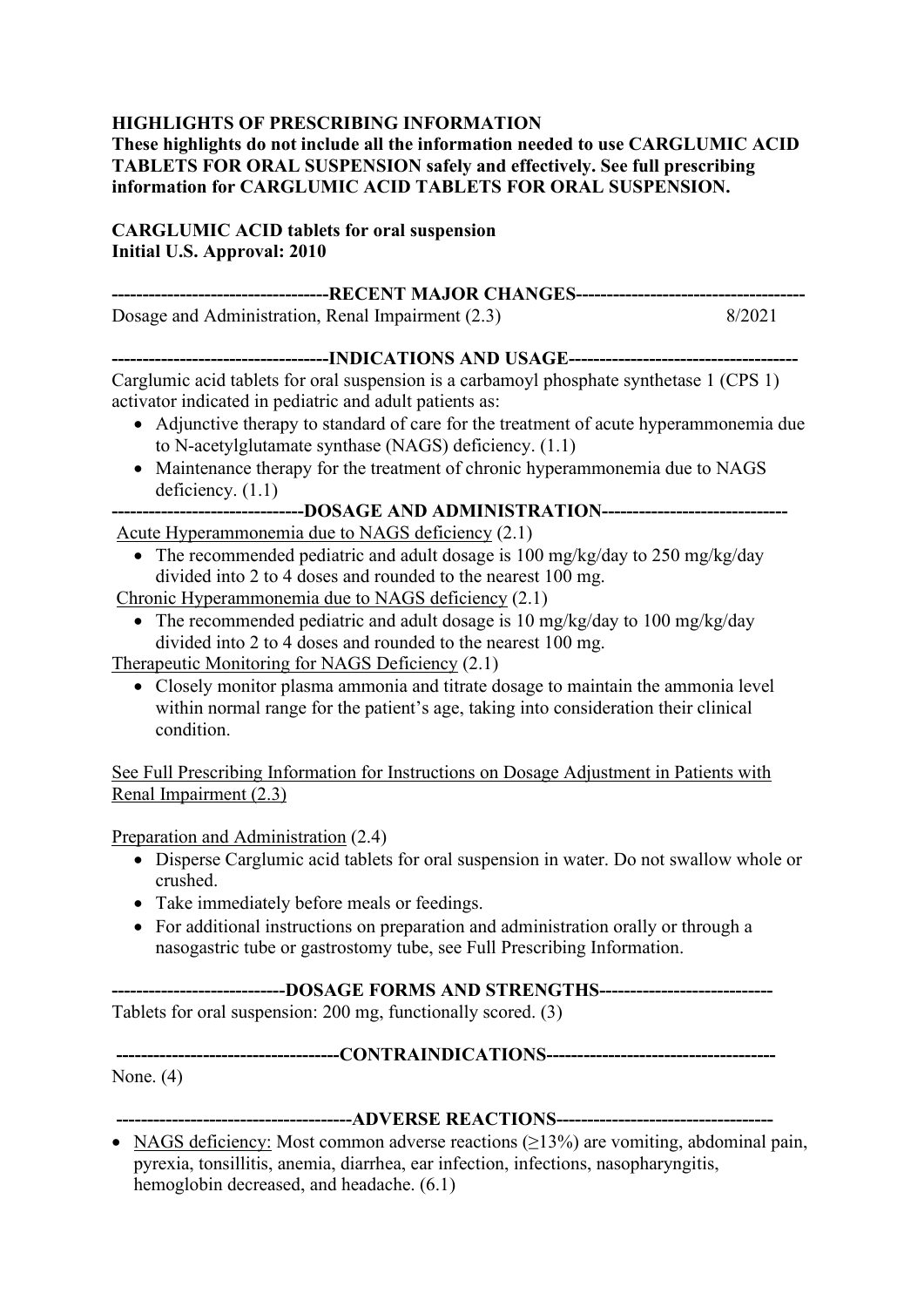**To report SUSPECTED ADVERSE REACTIONS, contact Eton Pharmaceuticals, Inc. at 1-855-224-0233, or FDA at 1-800-FDA-1088 or www.fda.gov/medwatch.**

**See 17 for PATIENT COUNSELING INFORMATION and FDA-approved patient labeling.**

**Revised:** 03/2022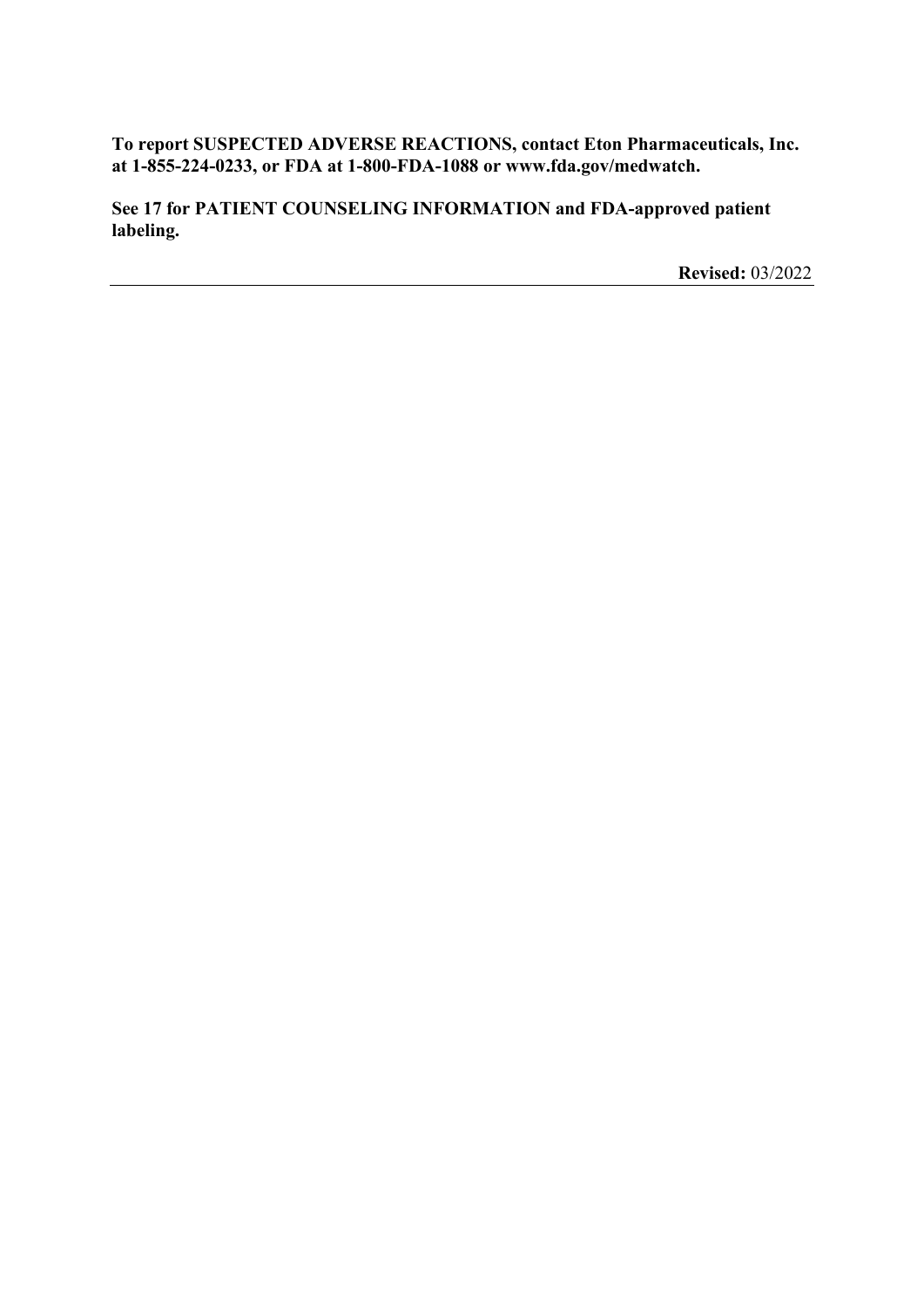## **FULL PRESCRIBING INFORMATION: CONTENTS\***

## **1. INDICATIONS AND USAGE**

1.1. Acute and Chronic Hyperammonemia due to N-acetylglutamate Synthase (NAGS) Deficiency

## **2. DOSAGE AND ADMINISTRATION**

- 2.1 Recommended Dosage for Acute or Chronic Hyperammonemia due to NAGS Deficiency
- 2.3 Dosage Adjustment in Patients with Renal Impairment
- 2.4 Preparation and Administration

## 3 **DOSAGE FORMS AND STRENGTHS**

## 4 **CONTRAINDICATIONS**

## **6. ADVERSE REACTIONS**

- 6.1 Clinical Trials Experience
- 6.2 Postmarketing Experience

## **8. USE IN SPECIFIC POPULATIONS**

- 8.1 Pregnancy
- 8.2 Lactation
- 8.4 Pediatric Use
- 8.5 Geriatric Use
- 8.6 Renal Impairment
- **10. OVERDOSAGE**
- **11. DESCRIPTION**

## **12. CLINICAL PHARMACOLOGY**

- 12.1 Mechanism of Action
- 12.2 Pharmacodynamics
- 12.3 Pharmacokinetics
- **13. NONCLINICAL TOXICOLOGY**
- 13.1 Carcinogenesis, Mutagenesis, Impairment of Fertility
- **14. CLINICAL STUDIES**
- 14.1 Acute and Chronic Hyperammonemia due to NAGS Deficiency

## **16. HOW SUPPLIED/STORAGE AND HANDLING**

## **17. PATIENT COUNSELING INFORMATION**

\*Sections or subsections omitted from the full prescribing information are not listed.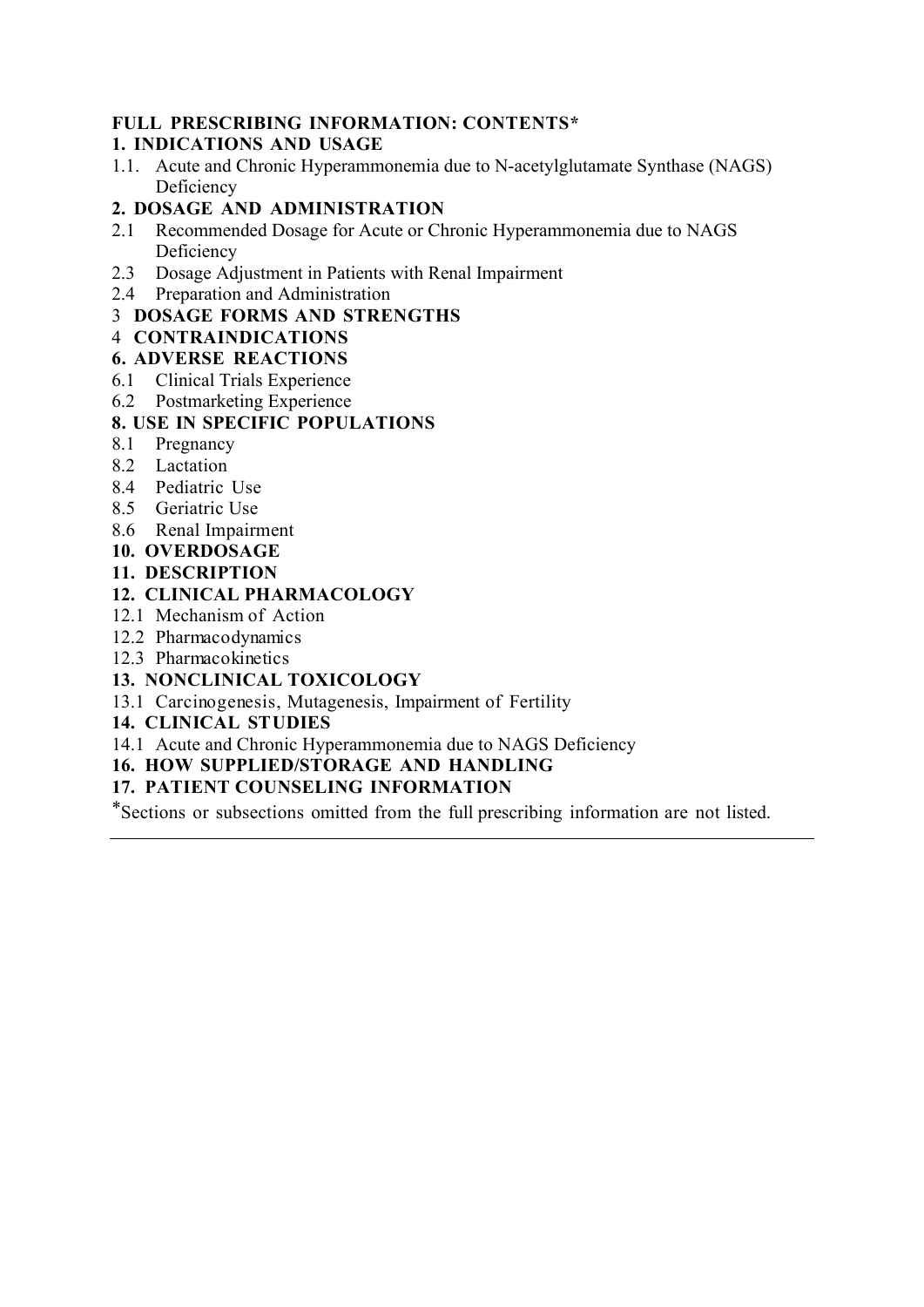# **FULL PRESCRIBING INFORMATION**

# **1 INDICATIONS AND USAGE**

## **1.1 Acute and Chronic Hyperammonemia due to N-acetylglutamate Synthase** (**NAGS) Deficiency**

Carglumic acid tablets for oral suspension are indicated in pediatric and adult patients as:

- Adjunctive therapy to standard of care for the treatment of acute hyperammonemia due to NAGS deficiency.
- Maintenance therapy for the treatment of chronic hyperammonemia due to NAGS deficiency.

# **2 DOSAGE AND ADMINISTRATION**

## **2.1 Recommended Dosage for Acute or Chronic Hyperammonemia due to NAGS Deficiency**

## Treatment Initiation

Initiate carglumic acid tablets for oral suspension treatment as soon as the diagnosis of NAGS deficiency is suspected, which may be as soon as at birth, and managed by a physician and medical team experienced in metabolic disorders.

Dosage for Acute Hyperammonemia due to NAGS Deficiency

- The recommended daily dosage of carglumic acid tablets for oral suspension in pediatric and adult patients for acute hyperammonemia due to NAGS deficiency is 100 mg/kg to 250 mg/kg.
- Divide the daily dosage into 2 to 4 doses and round to the nearest 100 mg (i.e., half of a carglumic acid tablet for oral suspension).
- During acute hyperammonemic episodes, administer carglumic acid tablets for oral suspension with other ammonia lowering therapies, such as alternate pathway medications, hemodialysis, and protein restriction.

Dosage for Chronic Hyperammonemia due to NAGS Deficiency

- The recommended daily dosage of Carglumic acid tablets for oral suspension in pediatric and adult patients for chronic hyperammonemia due to NAGS deficiency is 10 mg/kg to 100 mg/kg.
- Divide the daily dosage into 2 to 4 doses and round to the nearest 100 mg (i.e., half of a Carglumic acid tablet for oral suspension).
- During maintenance therapy, the concomitant use of other ammonia lowering therapies and protein restriction may be needed based on plasma ammonia levels.

# Therapeutic Monitoring

Closely monitor plasma ammonia levels. Titrate the Carglumic acid tablets for oral suspension dosage to maintain the plasma ammonia level within the normal range for the patient's age, taking into consideration their clinical condition (e.g., nutritional requirements, protein intake, growth parameters, etc.).

Adjust the recommended dosage in patients with moderate or severe renal impairment *[see Dosage and Administration (2.3)]*.

# **2.3 Dosage Adjustment in Patients with Renal Impairment**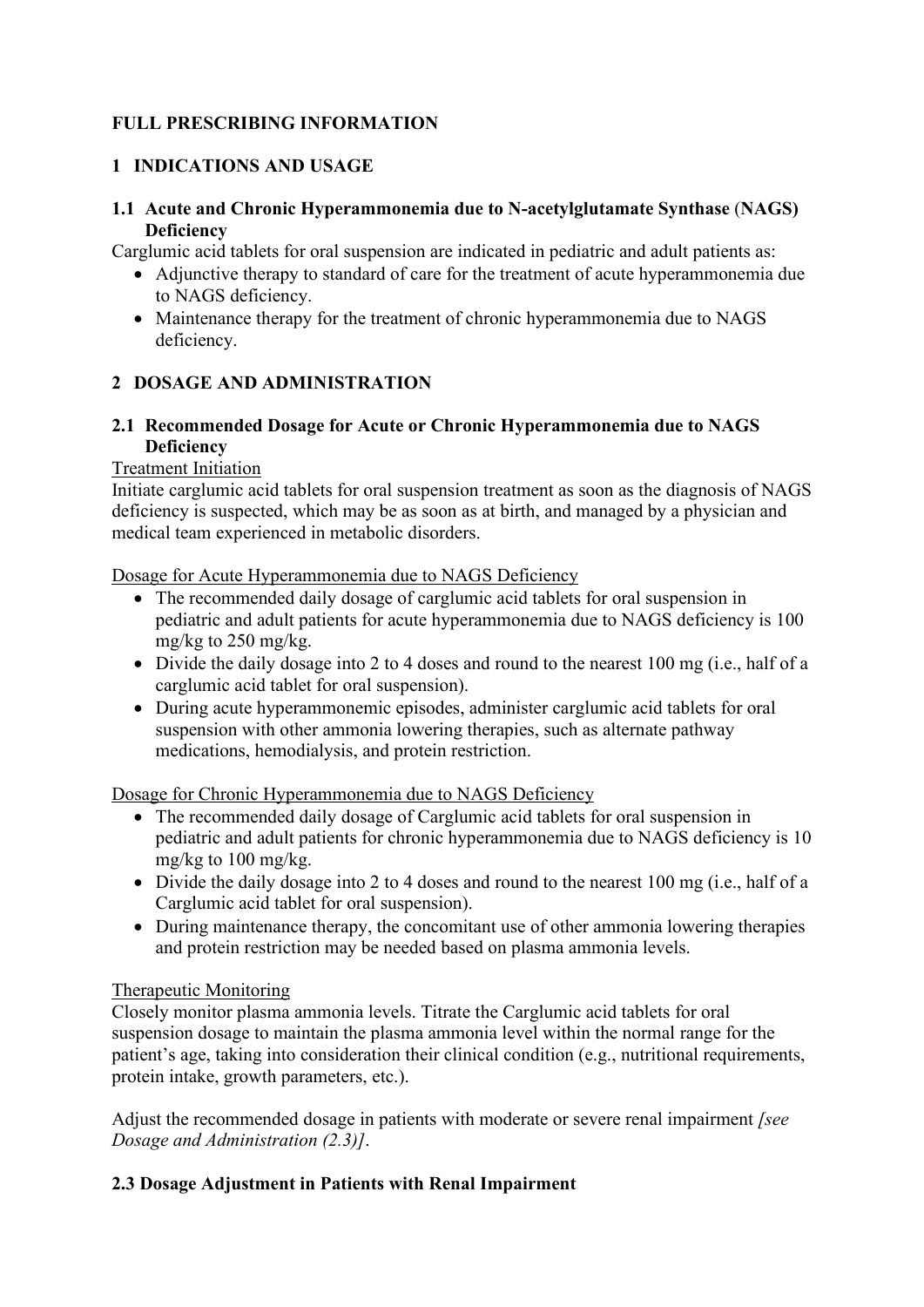No dosage adjustment is warranted in patients with mild renal impairment (eGFR 60-89  $mL/min/1.73 m<sup>2</sup>$ ). The recommended dosage of Carglumic acid tablets for oral suspension in patients with moderate or severe renal impairment is shown below.

|                                                        | <b>Moderate Renal Impairment</b><br>(eGFR 30-59 mL/min/1.73 m <sup>2</sup> )                                                                                            | <b>Severe Renal Impairment</b><br>$(eGFR \le 29 \text{ mL/min}/1.73 \text{ m}^2)$                                                                                      |
|--------------------------------------------------------|-------------------------------------------------------------------------------------------------------------------------------------------------------------------------|------------------------------------------------------------------------------------------------------------------------------------------------------------------------|
| Acute<br>Hyperammonemia<br>due to NAGS<br>Deficiency   | 50 mg/kg/day to 125 mg/kg/day<br>divided into 2 to 4 doses and<br>rounded to the nearest 50 mg (i.e.,<br>one-quarter of a Carglumic acid<br>tablet for oral suspension) | 15 mg/kg/day to 60 mg/kg/day<br>divided into 2 to 4 doses and<br>rounded to the nearest 50 mg (i.e.,<br>one-quarter of a Carglumic acid<br>tablet for oral suspension) |
| Chronic<br>Hyperammonemia<br>due to NAGS<br>Deficiency | 5 mg/kg/day to 50 mg/kg/day<br>divided into 2 to 4 doses and<br>rounded to the nearest 50 mg (i.e.,<br>one-quarter of a Carglumic acid<br>tablet for oral suspension)   | 2 mg/kg/day to 25 mg/kg/day<br>divided into 2 to 4 doses and<br>rounded to the nearest 50 mg (i.e.,<br>one-quarter of a Carglumic acid<br>tablet for oral suspension)  |

# **2.4 Preparation and Administration**

**Overview** 

- *Disperse Carglumic acid tablets for oral suspension in water. Do not swallow whole or crushed.*
- Carglumic acid tablets for oral suspension do not dissolve completely in water, and undissolved particles of the tablet may remain in the mixing container.
- Take Carglumic acid tablets for oral suspension immediately before meals or feedings.
- The Carglumic acid tablet suspension has a slightly acidic taste.
- For all preparations, use in foods or liquids other than water has not been studied and is not recommended.

# Oral Administration

For oral administration, administer Carglumic acid tablets for oral suspension as follows:

- Add a minimum of 2.5 mL of water into a small cup for each Carglumic acid tablet for oral suspension or each ½ or ¼ Carglumic acid tablet for oral suspension needed for the prescribed dose.
- Add the Carglumic acid tablets for oral suspension to the water in the cup.
- Carefully stir the tablet and water mixture.
- Swallow the mixture immediately. Pieces of the tablet may remain in the cup.
- Rinse the cup with additional water and swallow the mixture immediately. Repeat as needed until no pieces of the tablet are left in the cup.

# Use of an Oral Syringe for Oral Administration

For administration via an oral syringe, administer Carglumic acid tablets for oral suspension as follows:

- Add a minimum of 2.5 mL of water into a small cup for each Carglumic acid tablet for oral suspension or each ½ or ¼ Carglumic acid tablet for oral suspension needed for the prescribed dose.
- Add the Carglumic acid tablets for oral suspension to the water in the cup.
- Carefully stir the tablet and water mixture.
- Draw up the mixture in an oral syringe and administer immediately. Pieces of the tablet may remain in the oral syringe.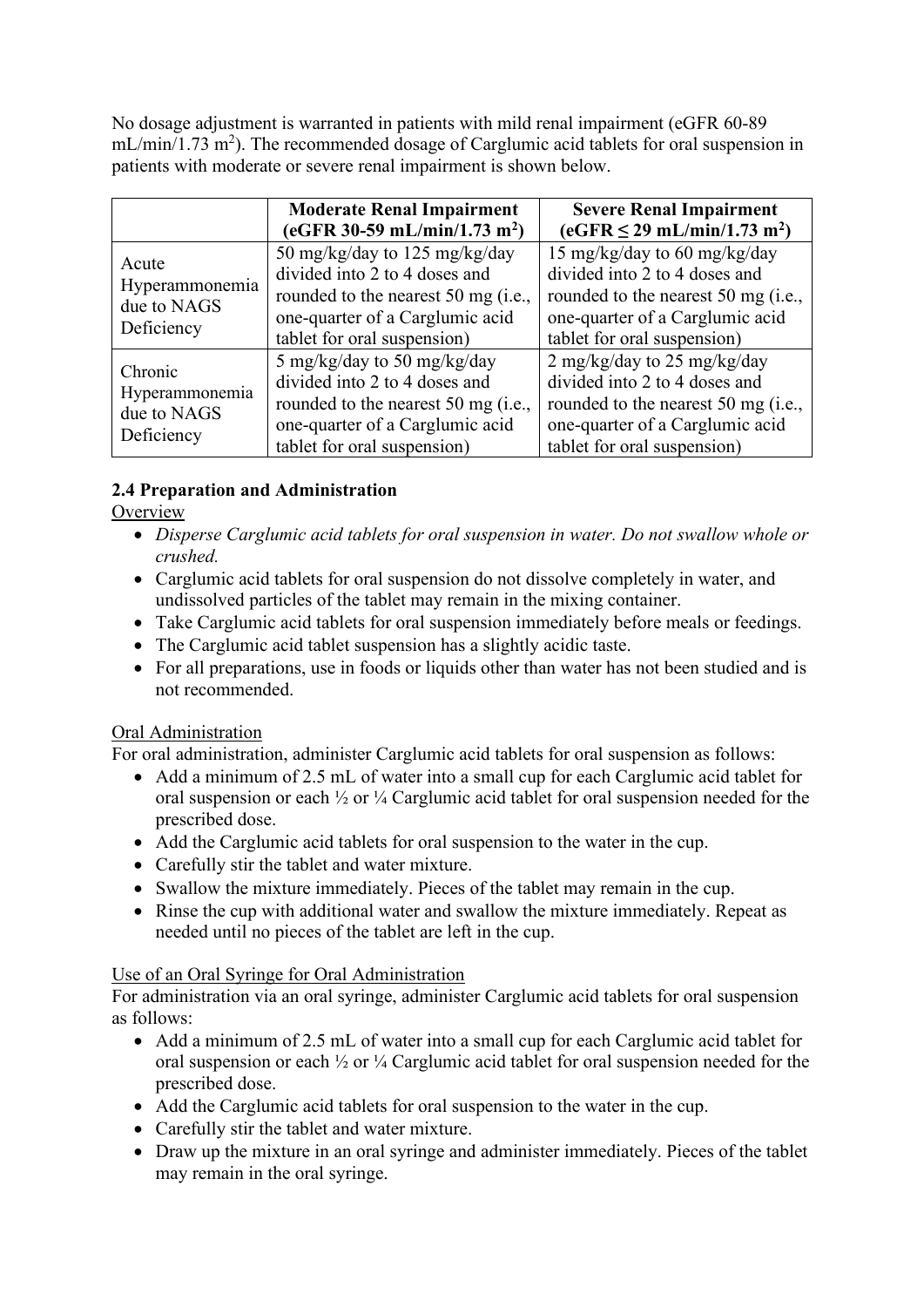- Refill the oral syringe with a minimum volume of water (1 mL to 2 mL) and administer immediately.
- Flush the oral syringe again, as needed, until no pieces of the tablet are left in the syringe.

#### Use of Nasogastric Tube (NG Tube) or Gastrostomy Tube (G-Tube) for Feeding Tube Administration

For patients who have a NG tube or G-tube in place, administer Carglumic acid tablets for oral suspension as follows:

- Add a minimum of 2.5 mL of water into a small cup for each Carglumic acid tablet for oral suspension or each ½ or ¼ Carglumic acid tablet for oral suspension needed for the prescribed dose.
- Add the Carglumic acid tablets for oral suspension to the water in the cup.
- Carefully stir the tablet and water mixture.
- Draw up the mixture into a catheter-tip syringe.
- Administer the mixture immediately through the NG tube or G-tube. Pieces of the tablet may remain in the catheter-tip syringe or the feeding tube.
- Flush immediately with 1 to 2 mL of additional water to clear the NG tube or G-tube.
- Flush the NG tube or G-tube again, as needed, until no pieces of the tablet are left in the syringe or the feeding tube.

## **3. DOSAGE FORMS AND STRENGTHS**

Carglumic Acid Tablet for Oral Suspension is a white to off-white elongated 200 mg tablet for oral suspension, functionally scored with 3 lines for splitting into 4 equal portions, and coded "120" on one side and ''N" on other side.

## **4. CONTRAINDICATIONS**

None.

# **6 ADVERSE REACTIONS**

## **6.1 Clinical Trials Experience**

Because clinical trials are conducted under widely varying conditions, adverse reaction rates observed in the clinical trials of a drug cannot be directly compared to rates in the clinical trials of another drug and may not reflect the rates observed in practice.

## Acute and Chronic Hyperammonemia due to NAGS Deficiency

In a retrospective case series of 23 NAGS deficiency patients treated with Carglumic acid tablets for oral suspension, 17 of the 23 patients reported any adverse reaction. The most common adverse reactions (occurring in  $\geq 13\%$  of patients) were vomiting, abdominal pain, pyrexia, tonsillitis, anemia, diarrhea, ear infection, infections, nasopharyngitis, hemoglobin decreased, and headache.

Table 1 summarizes adverse reactions occurring in 2 or more patients with NAGS deficiency treated with Carglumic acid tablets for oral suspension in the retrospective case series  $(\geq 9\%)$ .

## **Table 1: Adverse Reactions Reported in ≥ 2 Patients with NAGS deficiency Treated with Carglumic acid tablets for oral suspension in the Retrospective Case Series**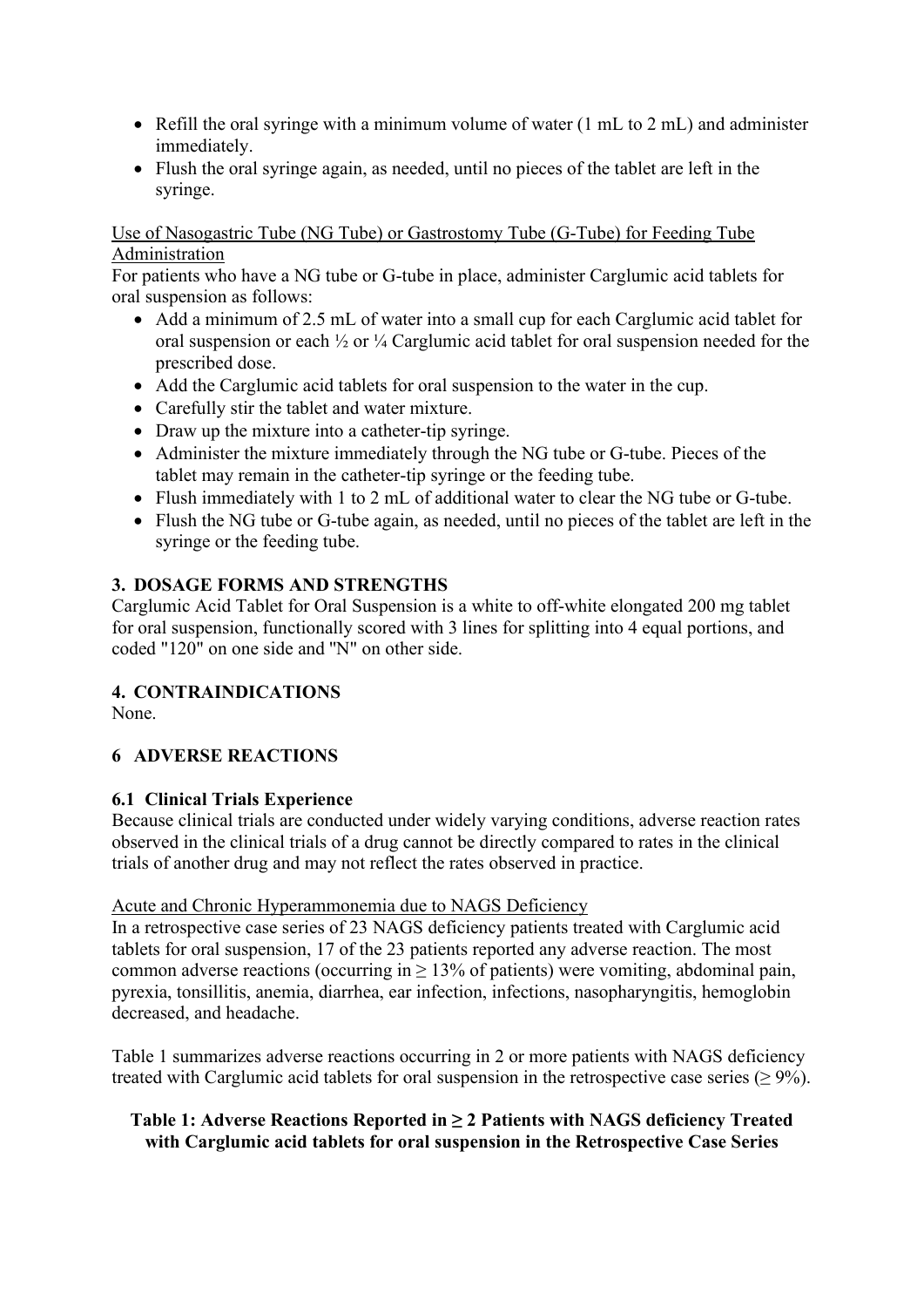| <b>Adverse Reaction</b> | Number of Patients (N) (%) |
|-------------------------|----------------------------|
| Vomiting                | 6(26)                      |
| Abdominal pain          | 4(17)                      |
| Pyrexia                 | 4(17)                      |
| Tonsillitis             | 4(17)                      |
| Anemia                  | 3(13)                      |
| Diarrhea                | 3(13)                      |
| Ear infection           | 3(13)                      |
| Infections              | 3(13)                      |
| Nasopharyngitis         | 3(13)                      |
| Hemoglobin decreased    | 3(13)                      |
| Headache                | 3(13)                      |
| Dysgeusia               | 2(9)                       |
| Asthenia                | 2(9)                       |
| Hyperhidrosis           | 2(9)                       |
| Influenza               | 2(9)                       |
| Pneumonia               | 2(9)                       |
| Weight decreased        | 2(9)                       |
| Anorexia                | 2(9)                       |
| Somnolence              | 2(9)                       |
| Rash                    | 2(9)                       |

## **6.2 Postmarketing Experience**

The following adverse reactions have been identified during postapproval use of Carglumic acid tablets for oral suspension. Because these reactions are reported voluntarily from a population of uncertain size, it is not always possible to reliably estimate their frequency or to establish a causal relationship to drug exposure.

#### *Psychiatric disorders*: mania

*Skin and subcutaneous tissue disorders*: pruritus, rash including rash erythematous, rash maculopapular, rash pustular

## **8 USE IN SPECIFIC POPULATIONS**

#### **8.1 Pregnancy**

#### Risk Summary

Although rare case reports of Carglumic acid tablets for oral suspension use in pregnant women are insufficient to inform a drug-associated risk of major birth defects, miscarriage, or adverse maternal or fetal outcomes, untreated NAGS deficiency can result in irreversible neurologic damage and death in pregnant women *[see Clinical Considerations].*

In an animal reproduction study, decreased survival and growth occurred in offspring born to rats that received carglumic acid at a dose approximately 38 times the maximum reported human maintenance dose.

The estimated background risk of major birth defects and miscarriage for the indicated population is unknown. All pregnancies have a background risk of birth defect, miscarriage,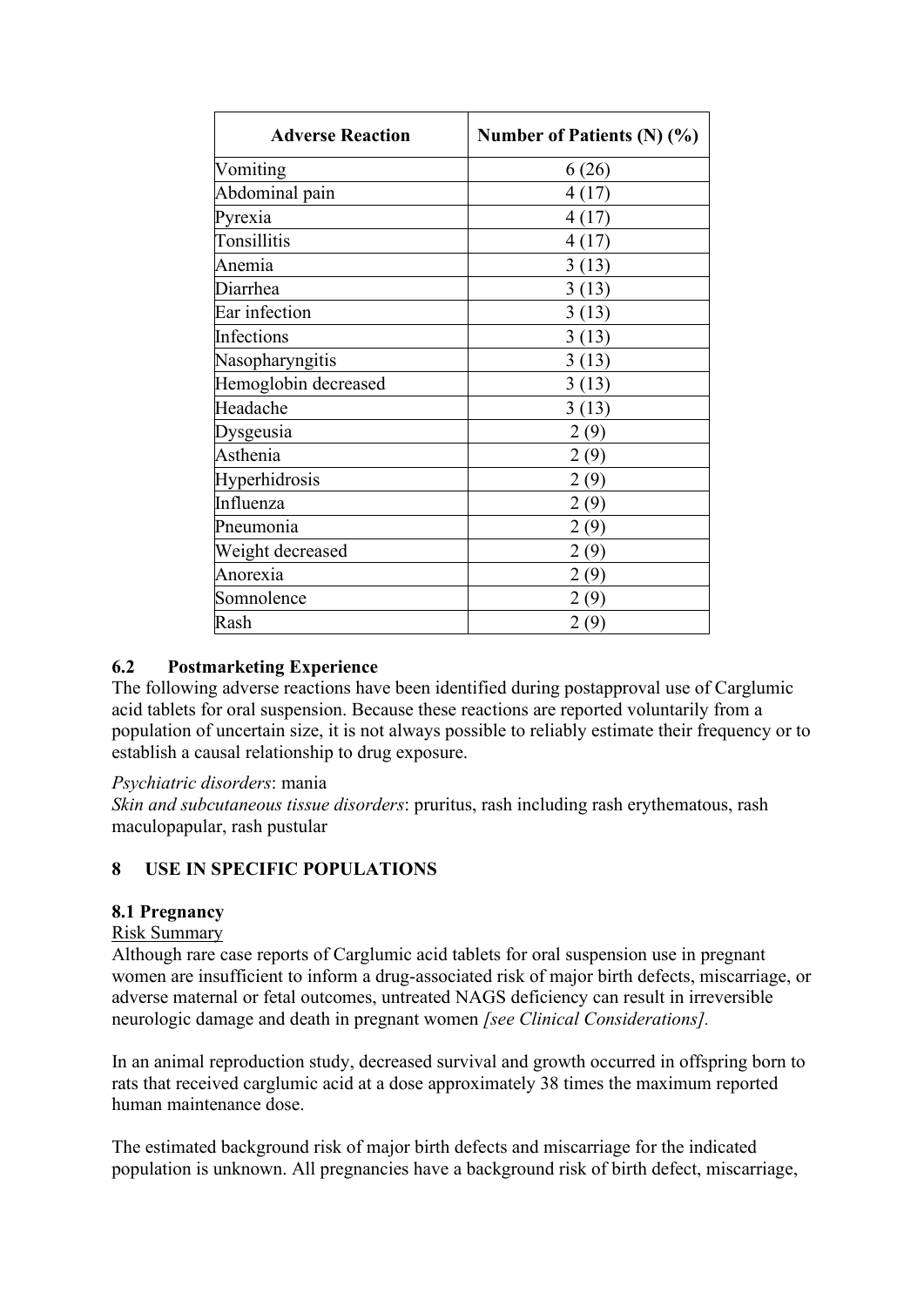or other adverse outcomes. In the U.S. general population, the estimated background risk of major birth defects and miscarriage in clinically recognized pregnancies is 2% to 4% and 15% to 20%, respectively.

#### Clinical Considerations

#### *Disease-associated maternal and/or embryo/fetal risk*

Pregnant women with urea cycle disorders may experience an increase in catabolic stress which can trigger a hyperammonemic crisis both in the intrapartum and in the post-partum (3-14 days post-partum) periods. Maternal complications related to hyperammonemic crisis can include neurological impairment, coma and in some cases death.

## Data

#### *Animal Data*

No effects on embryo-fetal development were observed in pregnant rats treated with up to 2000 mg/kg/day (approximately 38 times the maximum reported human maintenance dose [100 mg/kg/day] based on AUC [area under the plasma concentration-time curve]) from two weeks prior to mating through organogenesis or in pregnant rabbits treated with up to 1000 mg/kg/day (approximately 6 times the maximum reported human maintenance dose [100 mg/kg/day] based on AUC) during organogenesis.

In a pre-and post-natal developmental study, female rats received oral carglumic acid from organogenesis through lactation at doses of 500 mg/kg/day and 2000 mg/kg/day. Decreased growth of offspring was observed at 500 mg/kg/day and higher (approximately 38 times the maximum reported human maintenance dose [100 mg/kg/day] based on AUC), and reduction in offspring survival during lactation was observed at 2000 mg/kg/day (approximately 38 times the maximum reported human maintenance dose [100 mg/kg/day] based on AUC). No effects on physical and sexual development, learning and memory, or reproductive performance were observed through maturation of the surviving offspring at maternal doses up to 2000 mg/kg/day. The high dose (2000 mg/kg/day) produced maternal toxicity (impaired weight gain and approximately 10% mortality).

#### **8.2 Lactation**

#### Risk Summary

It is not known whether carglumic acid is present in human milk. There are no available data on the effects of carglumic acid on the breastfed infant or the effects on milk production. Carglumic acid is present in milk from treated rats. When a drug is present in animal milk, it is likely that the drug will be present in human milk.

The developmental and health benefits of breastfeeding should be considered along with the mother's clinical need for Carglumic acid tablets for oral suspension and any potential adverse effects on the breastfed child from Carglumic acid tablets for oral suspension or from the underlying maternal condition.

## **8.4 Pediatric Use**

The safety and effectiveness of Carglumic acid tablets for oral suspension for the treatment of pediatric patients (birth to 17 years of age) with acute or chronic hyperammonemia due to NAGS deficiency have been established, and the information on these uses are discussed throughout the labeling. There are insufficient data to determine if there is a difference in clinical or biochemical responses between adult and pediatric patients treated with Carglumic acid tablets for oral suspension.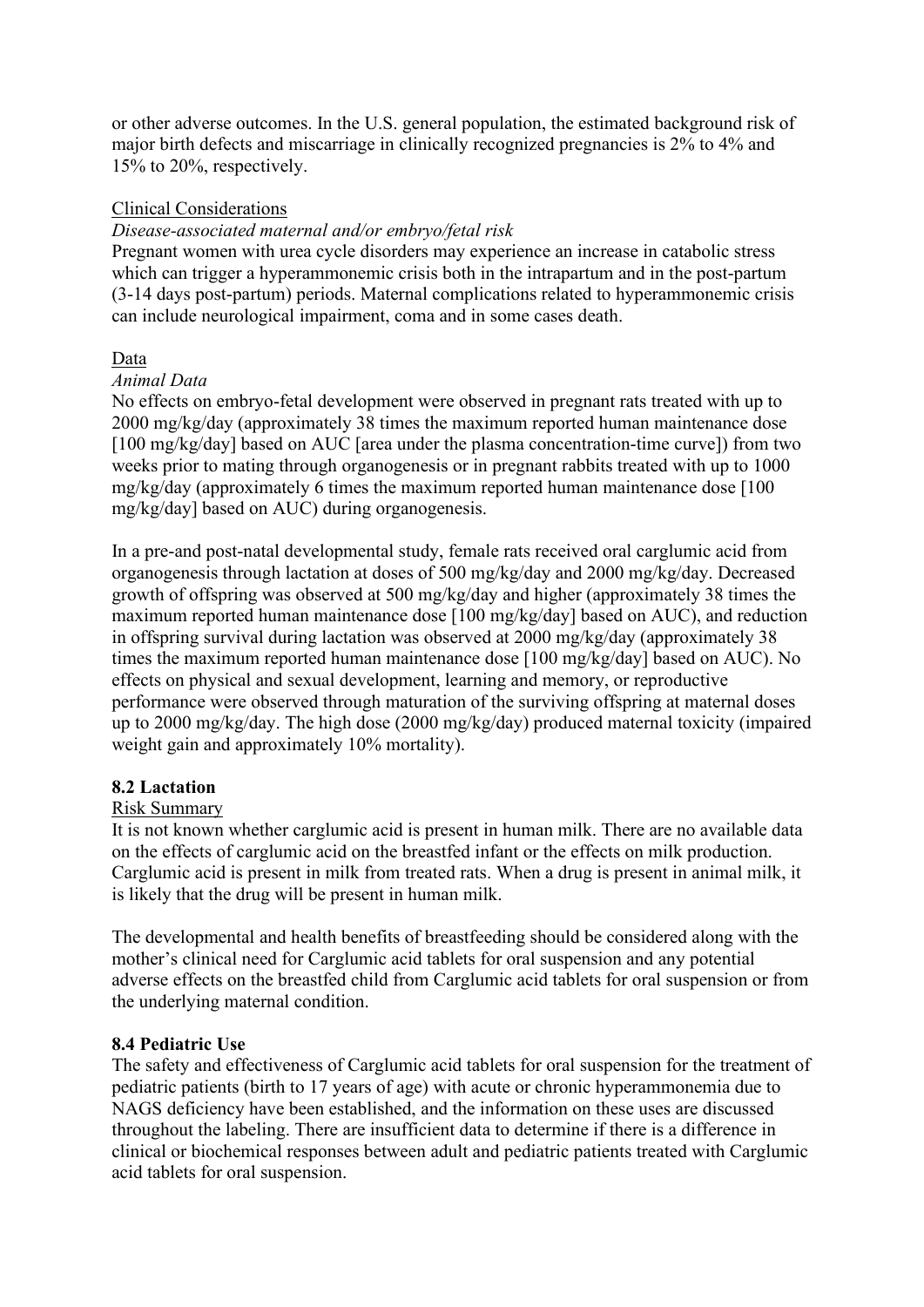## **8.5 Geriatric Use**

Clinical studies of Carglumic acid tablets for oral suspension did not include patients 65 years of age and older.

#### **8.6 Renal Impairment**

Plasma concentrations of carglumic acid increased in patients with renal impairment *[see Clinical Pharmacology (12.3)]*. Reduce the Carglumic acid tablets for oral suspension dosage in patients with moderate or severe renal impairment *[see Dosage and Administration (2.3)]*. The pharmacokinetics of carglumic acid have not been evaluated in patients with end stage renal disease.

#### **10 OVERDOSAGE**

One patient treated with 650 mg/kg/day of Carglumic acid tablets for oral suspension developed symptoms resembling monosodium glutamate intoxication-like syndrome and characterized by tachycardia, profuse sweating, increased bronchial secretions, increased body temperature, and restlessness. These symptoms resolved upon reduction of the dose.

#### **11 DESCRIPTION**

Carglumic acid tablets for oral suspension contain 200 mg of carglumic acid. Carglumic acid, the active substance, is a carbamoyl phosphate synthetase 1 (CPS 1) activator and is soluble in boiling water, slightly soluble in cold water, and practically insoluble in organic solvents.

Chemically, carglumic acid is N-carbamoyl-L-glutamic acid or (2S)-2-(carbamoylamino) pentanedioic acid, with a molecular weight of 190.16.

The structural formula is:



Molecular Formula:  $C_6H_{10}N_2O_5$ 

The inactive ingredients of Carglumic acid tablets for oral suspension are croscarmellose sodium, microcrystalline cellulose, colloidal silicon dioxide, sodium lauryl sulfate, sodium stearyl fumarate, magnesium stearate, mannitol and povidone.

# **12 CLINICAL PHARMACOLOGY**

## **12.1 Mechanism of Action**

Carglumic acid is a synthetic structural analogue of N-acetylglutamate (NAG) which is produced from glutamate and acetyl-CoA in a reaction catalyzed by N-acetylglutamate synthase (NAGS), a mitochondrial liver enzyme. NAG acts as the essential allosteric activator of carbamoyl phosphate synthetase 1 (CPS 1), a mitochondrial liver enzyme which catalyzes the first reaction of the urea cycle. The urea cycle, whose role is the disposition of ammonia, includes a series of biochemical reactions in the liver resulting in the conversion of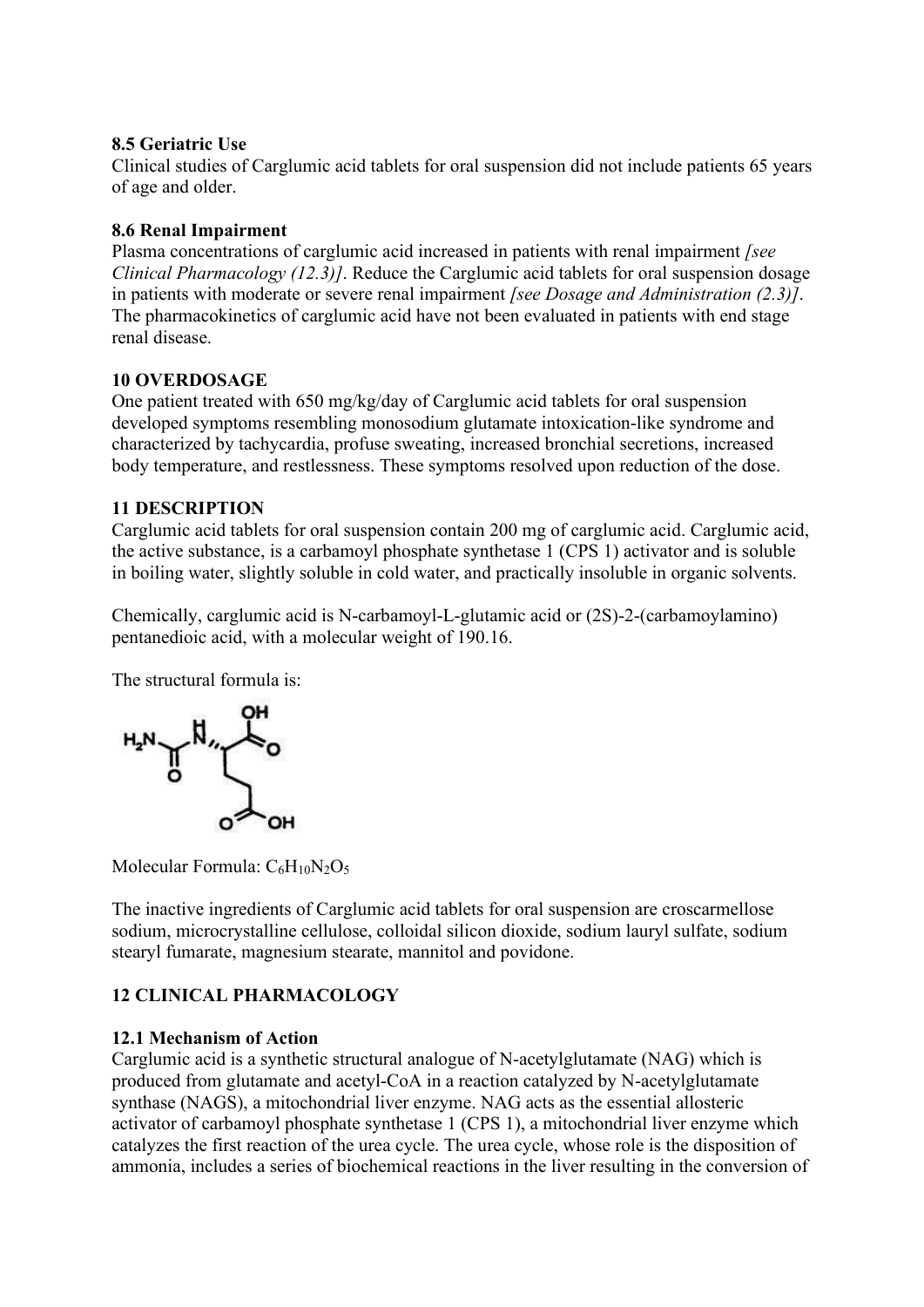ammonia into urea, which is then excreted through the urine. Carglumic acid acts as a CPS1 activator, improves or restores the function of the urea cycle, and facilitates ammonia detoxification and urea production.

#### **12.2 Pharmacodynamics**

In a retrospective review of the clinical course in 23 patients with NAGS deficiency, carglumic acid reduced plasma ammonia levels within 24 hours when administered with and without concomitant ammonia lowering therapies. No dose-response relationship has been identified.

#### Cardiac Electrophysiology

The effect of carglumic acid was evaluated in a Phase 1, randomized study in 76 healthy volunteers. The study suggests a lack of clinically relevant QT prolongation effect at the highest therapeutic dose level (250 mg/kg/day).

## **12.3 Pharmacokinetics**

The pharmacokinetics of carglumic acid in healthy subjects following an intravenous (IV) infusion over 2 hours at 8 mg/kg or an oral administration at 100 mg/kg are summarized in Table 3.

| $0$ u $0$ ject $0$                 |                    |                          |  |  |  |
|------------------------------------|--------------------|--------------------------|--|--|--|
| PK parameter                       | IV infusion 8mg/kg | Oral $100 \text{ mg/kg}$ |  |  |  |
|                                    | $(N=10)$           | $(N=12)$                 |  |  |  |
| $C_{\text{max}}$ (ng/mL)           | 8613 (558)         | 3284 (321)               |  |  |  |
| $T_{\text{max}}$ (hr) <sup>#</sup> | $2(1-2)$           | $3(2-4)$                 |  |  |  |
| $AUC$ (ng*hr/mL)                   | 24501 (1613)       | 31426 (2150)             |  |  |  |
| $T_{1/2}$ (hr)                     | 31(3)              | 25(2)                    |  |  |  |
| $CL$ ( $L/hr/kg$ )                 | 0.34(0.02)         | N/A                      |  |  |  |
| $V_d(L/kg)$                        | 15 (1              | N/A                      |  |  |  |
|                                    |                    |                          |  |  |  |

#### **Table 3**: **Mean (SD) Pharmacokinetic Parameter Values of Carglumic Acid in Healthy Subjects**

# Median (range); N/A, not applicable

#### Absorption

Following an oral administration of Carglumic acid tablets for oral suspension 100 mg/kg in healthy subjects, the absolute bioavailability was approximately 10%.

## **Distribution**

Carglumic acid is not bound to plasma proteins.

#### Elimination

Carglumic acid is predominantly excreted by the kidneys as unchanged product.

#### *Metabolism*

A proportion of carglumic acid may be metabolized by the intestinal bacterial flora.

The likely end product of carglumic acid metabolism is carbon dioxide, eliminated through the lungs.

#### *Excretion*

Following an oral administration of radiolabeled Carglumic acid tablets for oral suspension at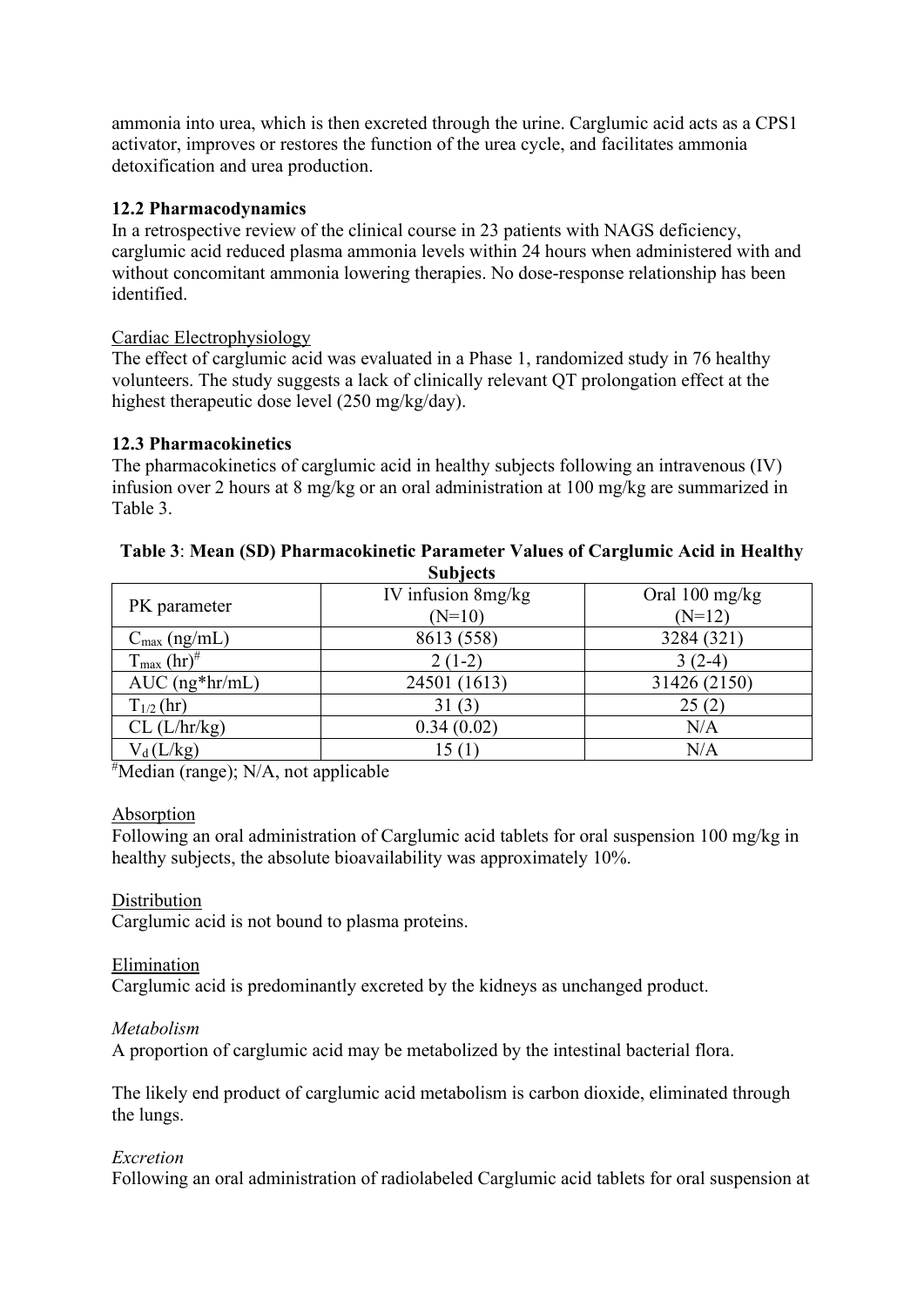100 mg/kg, 9% of the dose is excreted unchanged in the urine and up to 60% of the dose is recovered unchanged in the feces.

#### Specific Populations

#### *Patients with Renal Impairment*

The pharmacokinetics of carglumic acid in subjects with renal impairment were compared with healthy subjects with normal renal function following oral administration of a single dose of Carglumic acid tablets for oral suspension 40 mg/kg or 80 mg/kg. The C<sub>max</sub> and  $AUC_{0-t}$  of carglumic acid are summarized in Table 4. The geometric mean ratio (90% CI) of  $AUC_{0-t}$  in subjects with mild, moderate, and severe renal impairment relative to those in their matched control subjects with normal renal function were approximately 1.3 (1.01, 1.68), 2.0 (1.65, 2.54), and 4.6 (3.36, 6.34) respectively *[see Dosage and Administration (2.3)]*.

**Table 4: Mean (SD) Cmax and AUC0-**<sup>t</sup> **of Carglumic Acid Following Single Oral Dose Administration of Carglumic acid tablets for oral suspension 80 mg/kg or 40 mg/kg in Subjects with Renal Impairment and Matched Healthy Control Subjects with Normal Renal Function**

| PK<br>Paramete<br>rs        | <b>Normal</b><br>Renal<br>Function <sup>1a</sup> :<br>$eGFR \geq 90$<br>mL/min/1.73<br>$m^2$ (N=8) | <b>Mild Renal</b><br>Impairment:<br>eGFR 60-89<br>mL/min/1.73<br>$m^2(N=8)$ | Moderate<br>Renal<br>Impairment:<br>eGFR 30-59<br>mL/min/1.73<br>$m^2(N=8)$ | <b>Normal</b><br>Renal<br>Function <sup>1b</sup> :<br>$eGFR \geq 90$<br>mL/min/1.73<br>$m^2$ (N=8) | <b>Severe Renal</b><br>Impairment:<br>$eGFR \leq 29$<br>mL/min/1.73<br>$m^2(N=8)$ |
|-----------------------------|----------------------------------------------------------------------------------------------------|-----------------------------------------------------------------------------|-----------------------------------------------------------------------------|----------------------------------------------------------------------------------------------------|-----------------------------------------------------------------------------------|
|                             |                                                                                                    | $80 \text{ mg/kg}$                                                          | $40 \text{ mg/kg}$                                                          |                                                                                                    |                                                                                   |
| $C_{\text{max}}$<br>(ng/mL) | 2983 (552)                                                                                         | 4310 (1937)                                                                 | 6129 (1854)                                                                 | 1890 (901)                                                                                         | 8377 (3815)                                                                       |
| $AUC_{0-t}$<br>$($ ng*hr/m  | 28313 (6204)                                                                                       | 39545<br>(12109)                                                            | 79766<br>(19708)                                                            | 20212 (6186)                                                                                       | 143075<br>(55910)                                                                 |

Treatment groups 1a and 1b represent two separate matched control groups of healthy subjects with normal renal function.

#### Drug Interaction Studies

Based on *in vitro* studies, carglumic acid is not an inducer of CYP1A1/2, CYP2B6, CYP2C, and CYP3A4/5 enzymes, and not an inhibitor of CYP1A2, CYP2A6, CYP2B6, CYP2C8, CYP2C9, CYP2C19, CYP2D6, CYP2E1, and CYP3A4/5 enzymes.

Based on *in vitro* studies, carglumic acid is a substrate of the human OAT1 transporter. Carglumic acid is not a substrate of MDR1, BCRP, MATE1, MATE2-K, OAT1, OAT3, OATP1B1, OATP1B3, OCT1, and OCT2. Carglumic acid is not an inhibitor of human BSEP, BCRP, MDR1, MATE1, MATE2-K, OAT1, OAT3, OATP1B1, OATP1B3, OCT1, and OCT2 transporters.

## **13 NONCLINICAL TOXICOLOGY**

## **13.1 Carcinogenesis, Mutagenesis, Impairment of Fertility**

The carcinogenic potential of carglumic acid was assessed in a 2-year carcinogenicity study in rats. Carglumic acid was not tumorigenic at oral doses up to 1000 mg/kg/day (approximately 34 times the maximum reported human maintenance dose [100 mg/kg/day]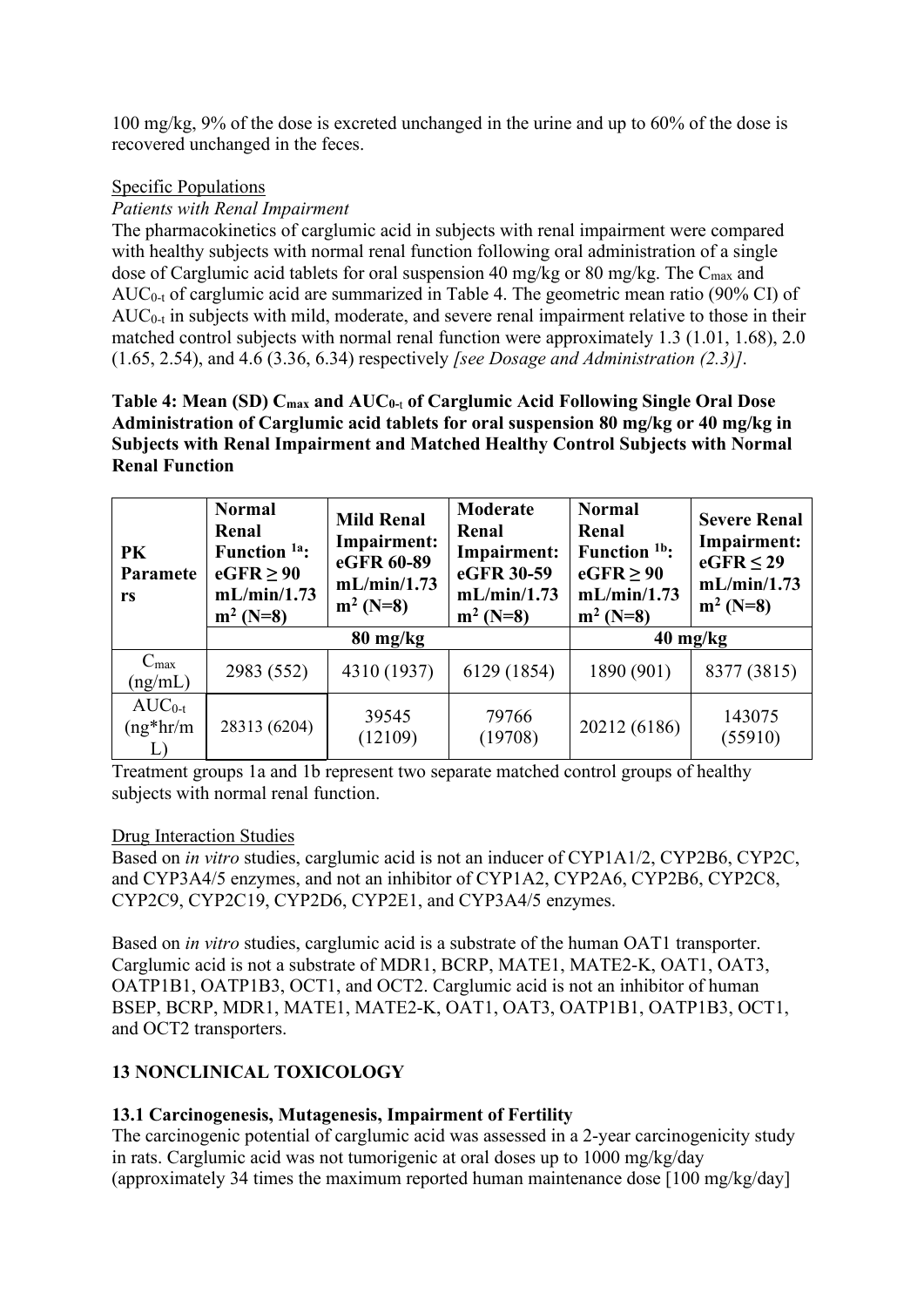based on AUC).

Carglumic acid was negative in the Ames test, chromosomal aberration assay in human lymphocytes, and the *in vivo* micronucleus assay in rats.

There were no effects on fertility or reproductive performance in female rats at oral doses up to 2000 mg/kg/day (approximately 38 times the maximum reported human maintenance dose [100 mg/kg/day] based on AUC). In a separate study, mating and fertility were unaffected in male rats at oral doses up to 1000 mg/kg/day (approximately 34 times the maximum reported human maintenance dose [100 mg/kg/day] based on AUC).

# **14 CLINICAL STUDIES**

#### **14.1 Acute and Chronic Hyperammonemia due to NAGS Deficiency**

The efficacy of Carglumic acid tablets for oral suspension in the treatment of acute and chronic hyperammonemia due to NAGS deficiency was evaluated in a retrospective case series of 23 NAGS deficiency patients treated with Carglumic acid tablets for oral suspension over a median duration of 7.9 years (range 0.6 to 20.8 years). For acute treatment, patients received Carglumic acid tablets for oral suspension at 100 mg/kg/day to 250 mg/kg/day primarily administered in 2 to 4 divided doses. For maintenance treatment, the dosage was reduced over time based on plasma ammonia level and clinical response.

The baseline characteristics of the patient population are shown in Table 5.

|                                                                                   |                        | Patients N=23 |
|-----------------------------------------------------------------------------------|------------------------|---------------|
| <b>Sex</b>                                                                        | Male                   | $14(61\%)$    |
|                                                                                   | Female                 | 9(39%)        |
| Age at initiation of Carglumic acid tablets                                       | Mean $(SD)$            | 2(4)          |
| for oral suspension therapy (years)                                               | Min-Max                | $0-13$        |
| Age groups at initiation of Carglumic acid<br>tablets for oral suspension therapy | $<$ 30 days            | 9(39%)        |
|                                                                                   | $>30$ days - 11 months | 9(39%)        |
|                                                                                   | $\geq$ 1 - 13 years    | 5(22%)        |
|                                                                                   | Homozygous             | 14(61%)       |
| NAGS gene mutations by DNA testing                                                | Heterozygous           | 4(17%)        |
|                                                                                   | Not available          | 5(22%)        |
| Patients current treatment status                                                 | $On\text{-going}$      | 18 (78%)      |
|                                                                                   | Discontinued           | 5(22%)        |

#### **Table 5: Baseline Characteristics of 23 NAGS Deficiency Patients Treated with Carglumic acid tablets for oral suspension**

The clinical and biochemical data in the 23-patient case series were retrospectively collected, unblinded, and uncontrolled and preclude formal statistical testing. Short-term efficacy was evaluated using mean and median change in plasma ammonia levels from baseline to days 1 to 3. Persistence of the effect was evaluated using long-term mean and median change in plasma ammonia level. Of the 23 NAGS deficiency patients in the case series, 13 patients had documented plasma ammonia levels prior to Carglumic acid tablets for oral suspension treatment and after long-term treatment with Carglumic acid tablets for oral suspension and were evaluable. Table 5 summarizes the plasma ammonia levels at baseline, days 1 to 3 post-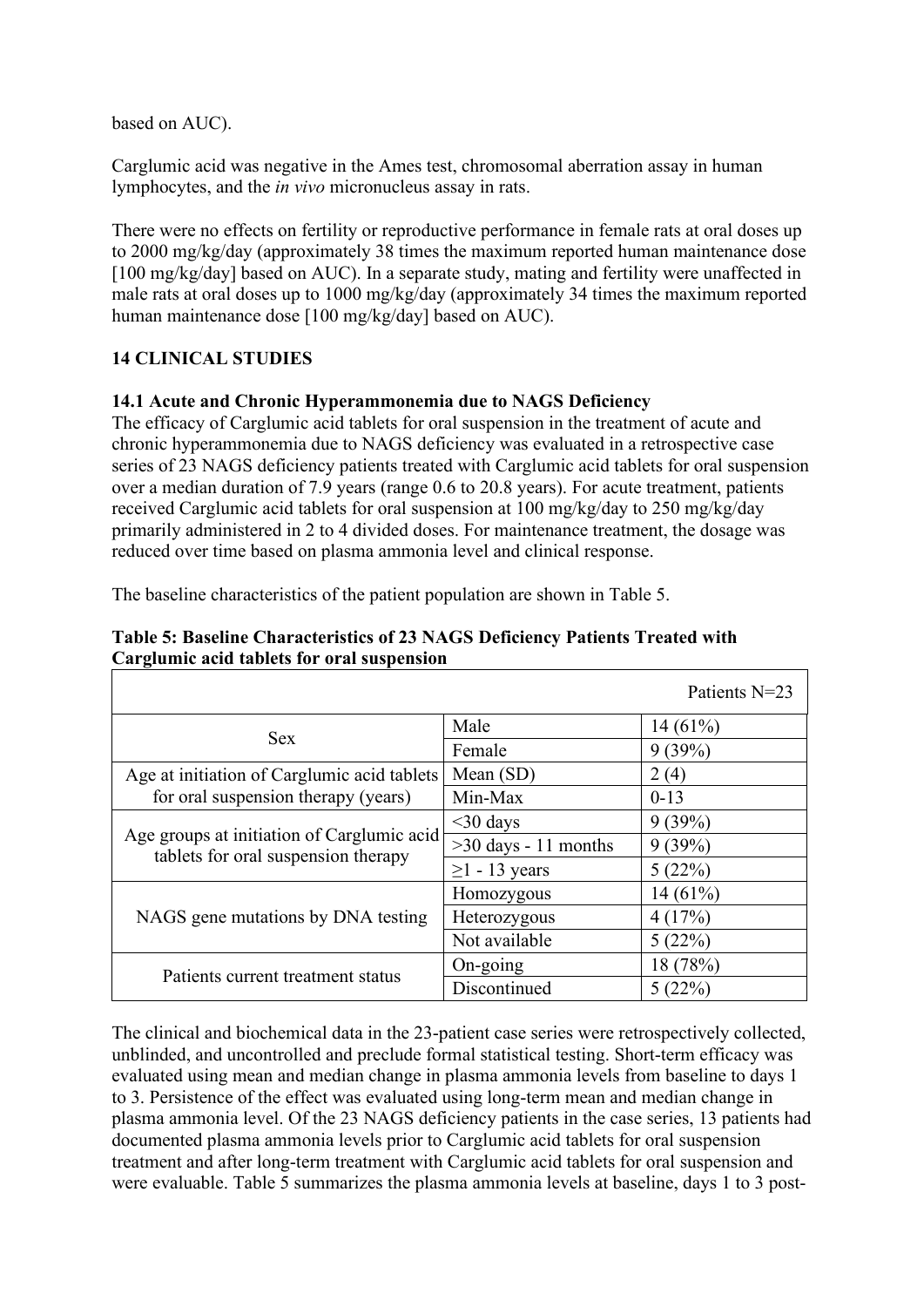Carglumic acid tablets for oral suspension treatment, and long-term Carglumic acid tablets for oral suspension treatment (mean 8 years) in the 13 evaluable patients.

All 13 patients had increased plasma ammonia levels at baseline (mean 271 micromol/L; normal range: 5 to 50 micromol/L). By day 3 and with long-term treatment, normal plasma ammonia levels were attained (Table 6).

| <b>Timepoint</b>                                              | Patients ( $N = 13$ ) | Ammonia level<br>(micromol/L) |
|---------------------------------------------------------------|-----------------------|-------------------------------|
|                                                               | N                     | 13                            |
| <b>Baseline</b>                                               | Mean (SD)             | 271 (359)                     |
| (prior to first dose of Carglumic                             | Median                | 157                           |
| acid tablets for oral suspension)                             | Range                 | 72-1428                       |
|                                                               | <b>Missing Data</b>   | $\theta$                      |
|                                                               | N                     | 10                            |
|                                                               | Mean (SD)             | 181 (358)                     |
| Day 1                                                         | Median                | 65                            |
|                                                               | Range                 | 25-1190                       |
|                                                               | <b>Missing Data</b>   | 3                             |
|                                                               | N                     | 8                             |
| Day 2                                                         | Mean (SD)             | 69 (78)                       |
|                                                               | Median                | 44                            |
|                                                               | Range                 | 11-255                        |
|                                                               | <b>Missing Data</b>   | 5                             |
|                                                               | N                     | 5                             |
|                                                               | Mean (SD)             | 27(11)                        |
| Day 3                                                         | Median                | 25                            |
|                                                               | Range                 | 12-42                         |
|                                                               | <b>Missing Data</b>   | 8                             |
| <b>Long-term treatment</b>                                    | N                     | 13                            |
| (mean duration 8 years; median                                | Mean (SD)             | 23(7)                         |
| duration 6 years; range 1-16<br>years based on last available | Median                | 24                            |
| value while on Carglumic acid                                 | Range                 | $9 - 34$                      |
| tablets for oral suspension<br>treatment)                     | Missing Data          | $\boldsymbol{0}$              |

| Table 6: Plasma Ammonia Levels in NAGS Deficiency Patients at Baseline and After |  |  |  |  |  |
|----------------------------------------------------------------------------------|--|--|--|--|--|
| <b>Treatment with Carglumic acid tablets for oral suspension</b>                 |  |  |  |  |  |

The mean plasma ammonia level at baseline and the decline that is observed after treatment with Carglumic acid tablets for oral suspension in 13 evaluable patients with NAGS deficiency is illustrated in Figure 1.

**Figure 1: Mean Plasma Ammonia in 13 Evaluable NAGS Deficiency Patients at Baseline and After Treatment with Carglumic acid tablets for oral suspension**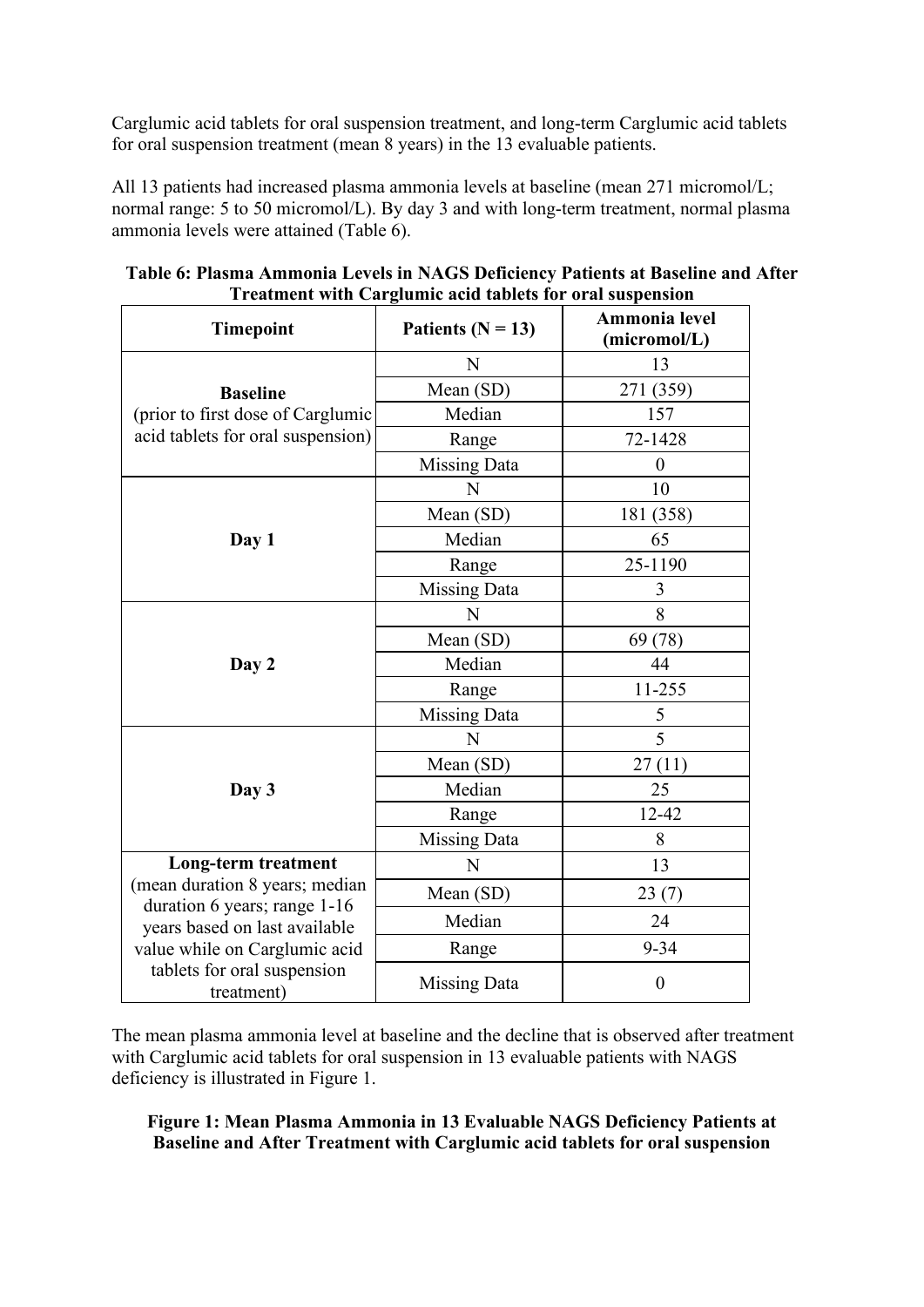

# **16 HOW SUPPLIED/STORAGE AND HANDLING**

## How Supplied

Carglumic Acid Tablet for Oral Suspension is supplied as a white to off-white elongated 200 mg tablet for oral suspension, functionally scored with 3 lines for splitting into 4 equal portions, and coded "120" on one side and ''N" on other side.

Carglumic Acid Tablets for Oral Suspension are available as 60 tablets in a high density polyethylene bottle with child resistant cap and desiccant unit.

NDC 71863-114-60 Bottles of 60 tablets

Storage

Store at 20° to 25°C (68° to 77°F) [See USP Controlled Room Temperature].

After first opening of the container:

- Do not refrigerate, store at room temperature between  $20^{\circ}$  to  $25^{\circ}$ C (68 $^{\circ}$  to  $77^{\circ}$ F).
- Keep the container tightly closed between openings in order to protect from moisture.
- Write the date of opening on the tablet container.
- Do not use after the expiration date stated on the tablet container.
- Discard after 90 days from first opening.

## **17 PATIENT COUNSELING INFORMATION**

Advise the patient to read the FDA-approved patient labeling (Instructions for Use).

Instruct the patient on the following:

Preparation and Administration *[see Dosage and Administration (2.3)]*

- Disperse Carglumic acid tablets for oral suspension in water. Do not swallow whole or crushed.
- Take Carglumic acid tablets for oral suspension immediately before meals or feedings.
- Carglumic acid tablets for oral suspension dispersed in water can be administered orally or via a nasogastric tube or gastrostomy tube as described in the *Instructions for Use*.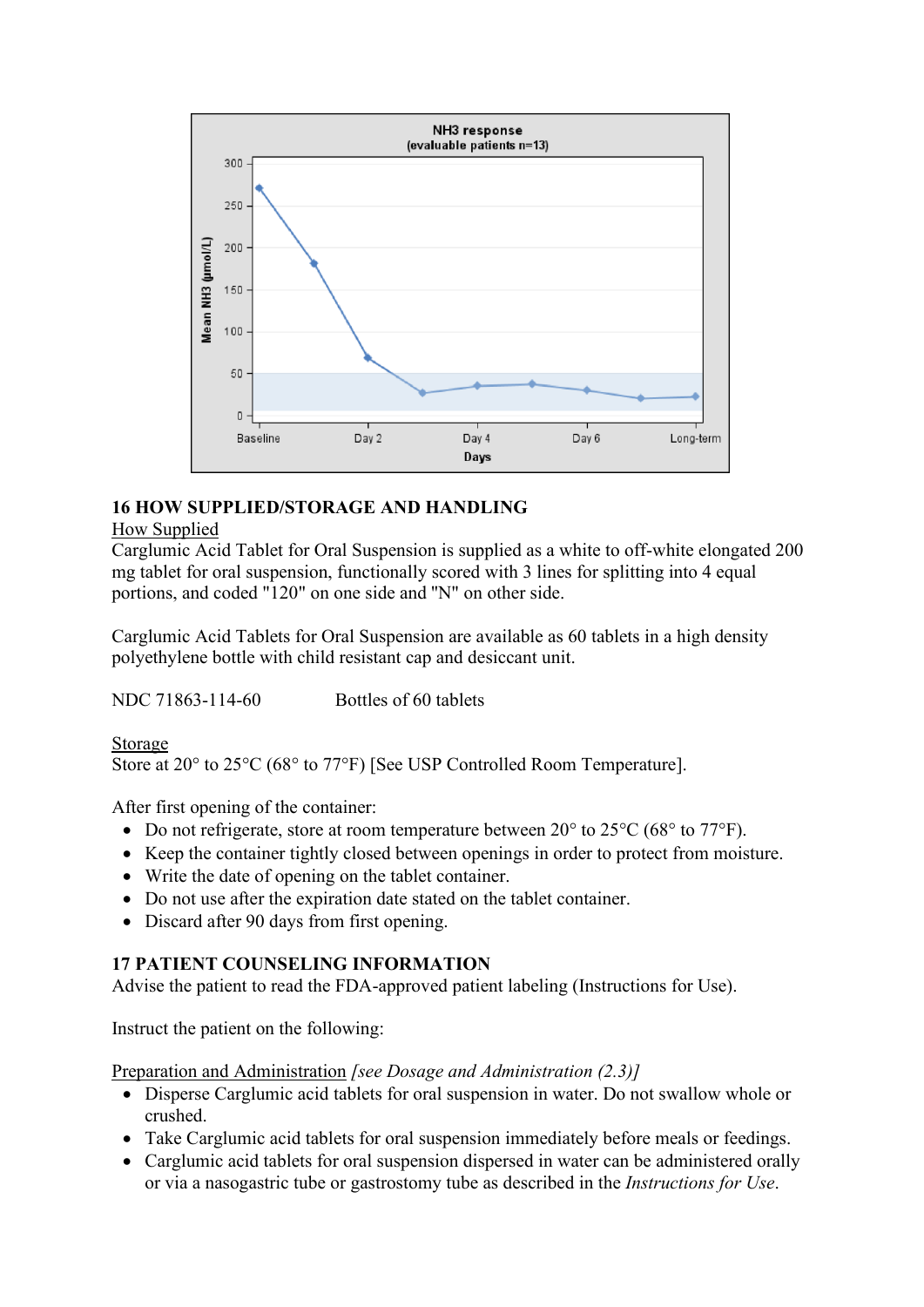Storage *[see How Supplied/Storage and Handling (16)]*

- Store at 20° to 25°C (68° to 77°F) [See USP Controlled Room Temperature].
- After first opening of the container: do not refrigerate, store at room temperature between 20° to 25°C (68° to 77°F). Keep the container tightly closed in order to protect from moisture. Write the date of opening on the tablet container.
- Discard after 90 days from first opening. Do not use after the expiration date stated on the tablet container.

All Trademarks are the property of their respective owners.

Manufactured by: **Novitium Pharma LLC** 70 Lake Drive, East Windsor New Jersey 08520

Distributed by: **Eton Pharmaceuticals, Inc.** Deer Park, IL 60010 USA

**Issued:** 03/2022 LB4191-03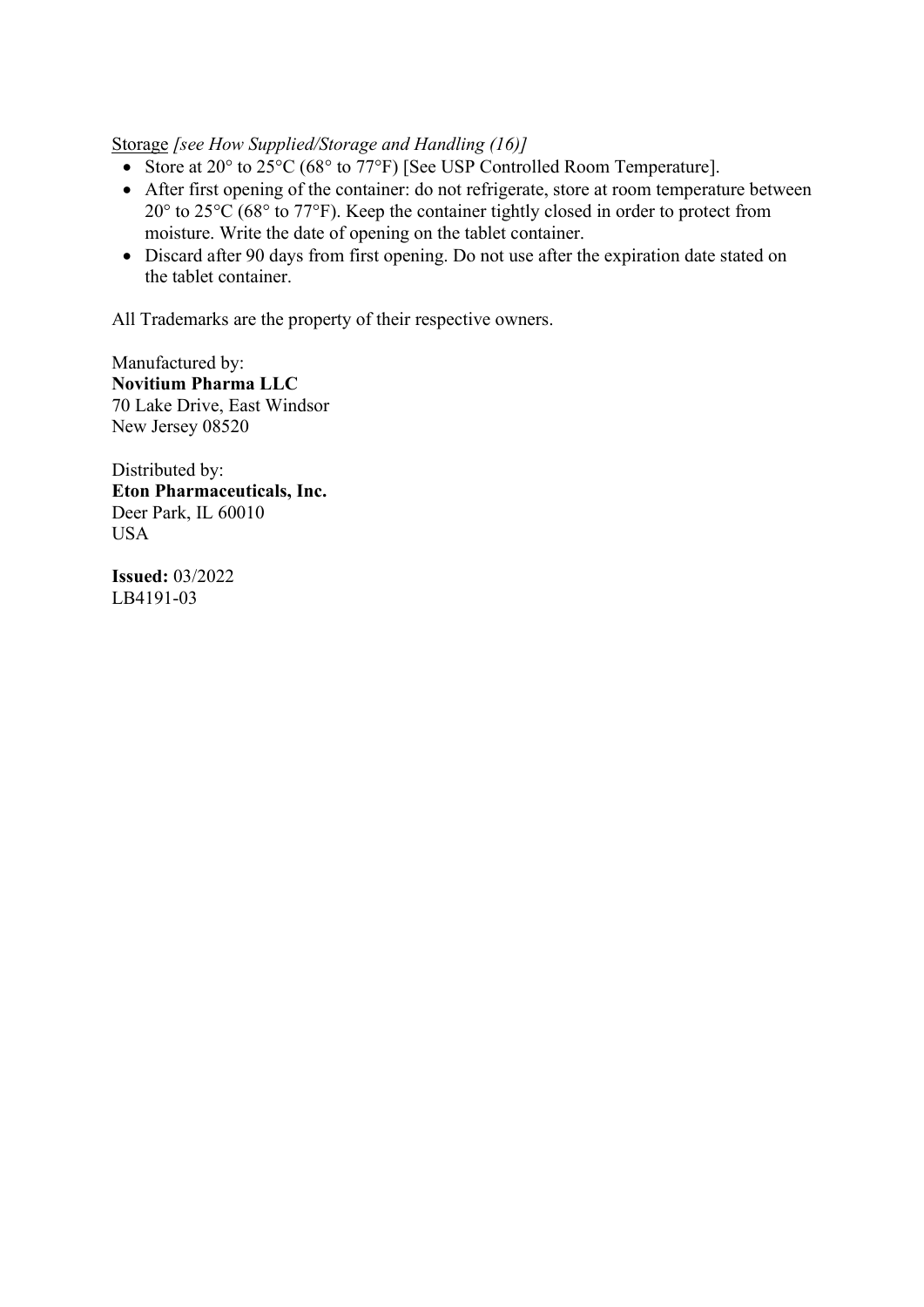## **INSTRUCTIONS FOR USE Carglumic Acid Tablets for Oral Suspension**

## **Important information:**

- **Carglumic acid tablets for oral suspension must be mixed in water before taking**. Carglumic acid tablets for oral suspension should not be mixed in any other food or liquid.
- **Do not** swallow Carglumic acid tablets for oral suspension whole.
- **Do not** crush Carglumic acid tablets for oral suspension.
- Take Carglumic acid tablets for oral suspension **right before** meals or feedings.
- The Carglumic acid tablet for oral suspension and water mixture has a slightly sour taste.

You may need to ask your healthcare provider or pharmacist for a medicine cup to measure the correct amount of water you will need to prepare the dose of Carglumic acid tablets for oral suspension.

**The Carglumic acid tablet for oral suspension tablet has 3 lines used for splitting the tablet into 4 equal parts in order to get the prescribed dose.** Ask your healthcare provider if you have any questions about how to split the tablet the right way or have any questions about the prescribed dose.

## **Taking Carglumic acid tablets for oral suspension by mouth using a cup: Children and Adults**

- 1. Add a minimum of 2.5 mL of water into a small cup for each Carglumic acid tablet for oral suspension, or each ½ or ¼ Carglumic acid tablet for oral suspension, needed for the prescribed dose. For example:
	- If the prescribed dose is 2 Carglumic acid tablets for oral suspension, add a minimum of 5 mL of water into the cup.
	- If the prescribed dose is 2 and a  $\frac{1}{4}$  Carglumic acid tablets for oral suspension, add a minimum of 7.5 mL of water into the cup.
	- If the prescribed dose is 2 and a  $\frac{1}{2}$  Carglumic acid tablets for oral suspension, add a minimum of 7.5 mL of water into the cup.
	- Ask your healthcare provider if you are not sure of how much water you should use for the prescribed dose of Carglumic acid tablets for oral suspension.
- 2. Place the prescribed number of Carglumic acid tablets for oral suspension into the water in the cup.
- 3. Carefully stir the Carglumic acid tablet for oral suspension and water mixture in the cup to avoid spilling the mixture. Carglumic acid tablets for oral suspension do not dissolve completely in water.
- 4. Swallow the Carglumic acid tablets for oral suspension and water mixture **right away**.
- 5. Pieces of the tablet may remain in the cup. Add more water to the cup to rinse the cup and swallow the mixture **right away**.
- 6. Repeat step 5 until there are no pieces of the tablet left in the cup.

## **Taking Carglumic acid tablets for oral suspension by mouth using an oral syringe: Children**

1. Add a minimum of 2.5 mL of water into a small cup for each Carglumic acid tablet for oral suspension, or each ½ or ¼ Carglumic acid tablet for oral suspension, needed for the prescribed dose. For example: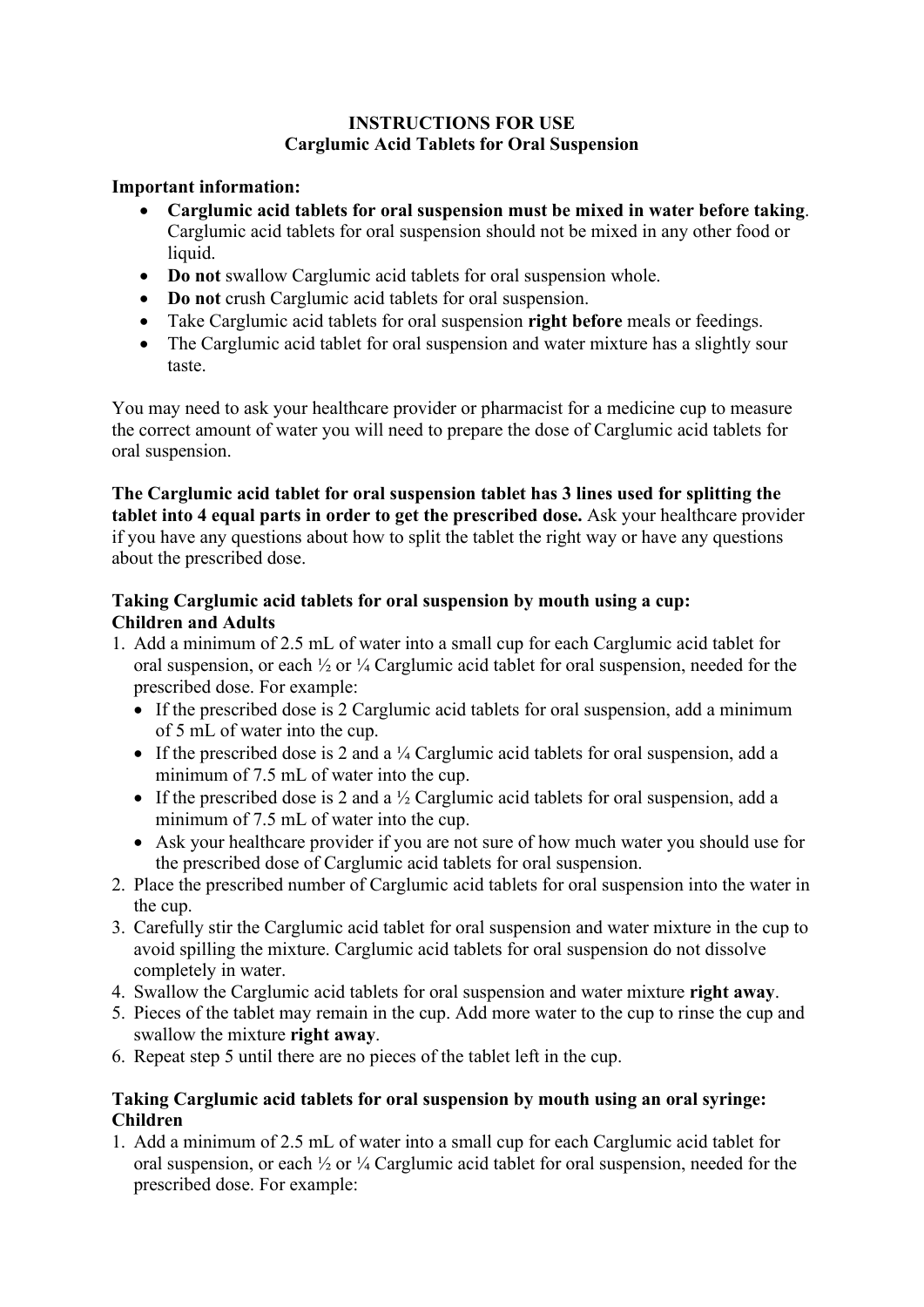- If the prescribed dose is 2 Carglumic acid tablets for oral suspension, add a minimum of 5 mL of water into the cup.
- If the prescribed dose is 2 and a  $\frac{1}{4}$  Carglumic acid tablets for oral suspension, add a minimum of 7.5 mL of water into the cup.
- If the prescribed dose is 2 and a  $\frac{1}{2}$  Carglumic acid tablets for oral suspension, add a minimum of 7.5 mL of water into the cup.
- Ask your healthcare provider if you are not sure of how much water you should use for the prescribed dose of Carglumic acid tablets for oral suspension.
- 2. Place the prescribed number of Carglumic acid tablets for oral suspension into the water in the cup.
- 3. Carefully stir the Carglumic acid tablets for oral suspension and water mixture in the cup to avoid spilling the mixture. Carglumic acid tablets for oral suspension do not dissolve completely in water.
- 4. Draw up all of the Carglumic acid tablets for oral suspension and water mixture in the cup into an oral syringe.
- 5. Give your child the Carglumic acid tablets for oral suspension and water mixture **right away** by placing the tip of the oral syringe along the inner cheek of their mouth, on either the right or left side. Slowly push all the way down on the plunger to give the medicine.
- 6. Pieces of the tablet may remain in the oral syringe. Refill the oral syringe with a minimum of 1 mL to 2 mL of water, and give your child the mixture **right away**.
- 7. Repeat step 6 until there are no pieces of the tablet left in the oral syringe.

# **Giving Carglumic acid tablets for oral suspension through a nasogastric (NG) or gastrostomy tube (G-tube):**

# **Children and Adults**

- 1. Add a minimum of 2.5 mL of water into a small cup for each Carglumic acid tablet for oral suspension, or each ½ or ¼ Carglumic acid tablet for oral suspension, needed for the prescribed dose. For example:
	- If the prescribed dose is 2 Carglumic acid tablets for oral suspension, add a minimum of 5 mL of water into the cup.
	- If the prescribed dose is 2 and a  $\frac{1}{4}$  Carglumic acid tablets for oral suspension, add a minimum of 7.5 mL of water into the cup.
	- If the prescribed dose is 2 and a  $\frac{1}{2}$  Carglumic acid tablets for oral suspension, add a minimum of 7.5 mL of water into the cup.
	- Ask your healthcare provider if you are not sure of how much water you should use for the prescribed dose of Carglumic acid tablets for oral suspension.
- 2. Place the prescribed number of Carglumic acid tablets for oral suspension into the water in the cup.
- 3. Carefully stir the Carglumic acid tablets for oral suspension and water mixture in the cup to avoid spilling the mixture. Carglumic acid tablets for oral suspension do not dissolve completely in water.
- 4. Draw up all of the Carglumic acid tablets for oral suspension and water mixture in the cup into a catheter-tip syringe.
- 5. Connect the catheter-tip syringe to the NG tube or G-tube.
- 6. Give the Carglumic acid tablet for oral suspension and water mixture through the NG tube or G-tube **right away**.
- 7. Pieces of the tablet may remain in the catheter-tip syringe or NG tube or G-tube.
- 8. Refill the catheter-tip syringe with 1 mL to 2 mL of water and flush the NG tube or G-tube **right away**.
- 9. Repeat step 8 until there are no pieces of the tablet left in the catheter-tip syringe or NG